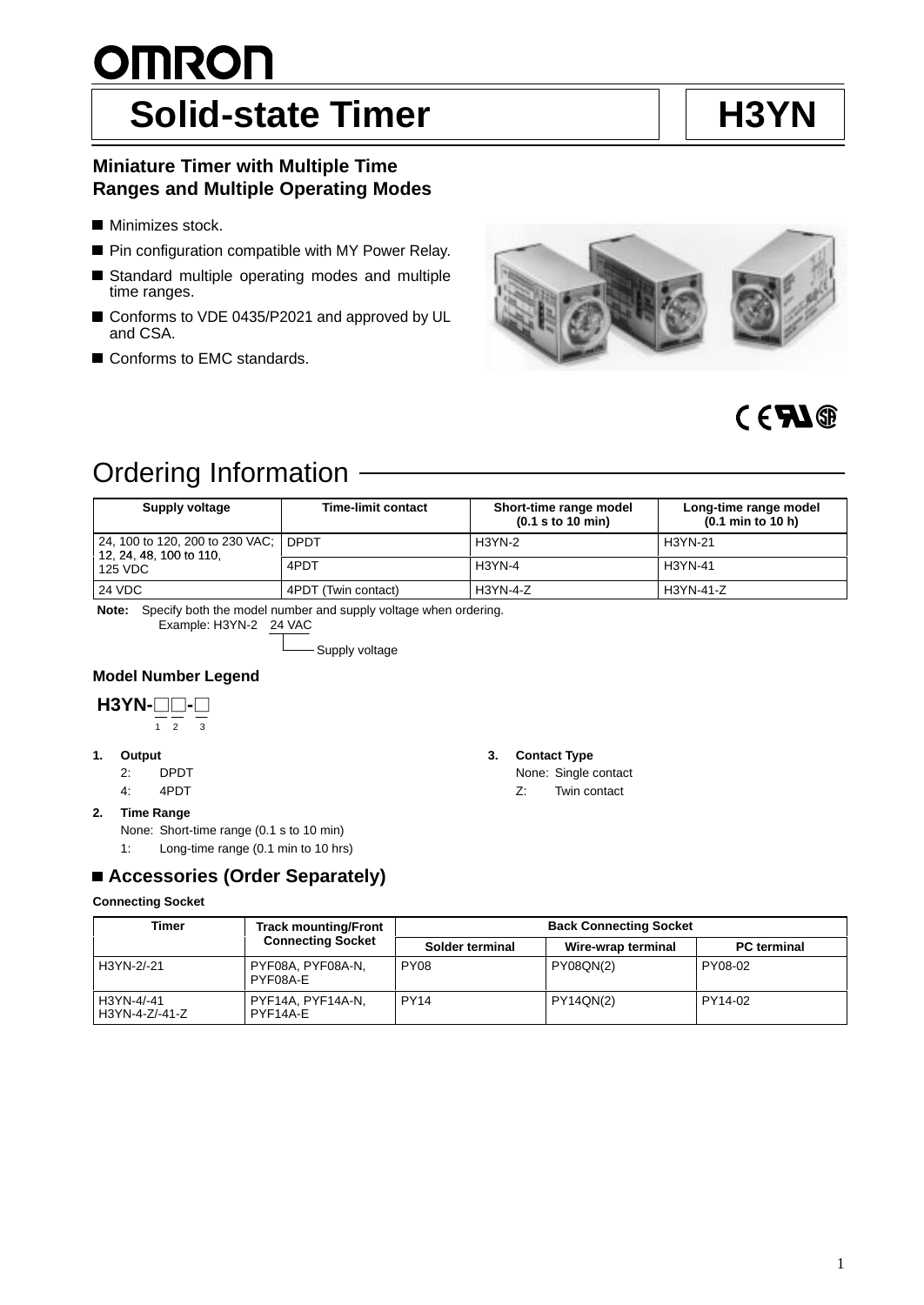#### **Hold-down Clips**

| Model  | <b>Applicable Socket</b>                                   |
|--------|------------------------------------------------------------|
| Y92H-3 | PYF08A, PYF08A-N, PYF08A-E<br>  PYF14A, PYF14A-N, PYF14A-E |
| Y92H-4 | PY08, PY08QN(2), PY08-02<br>PY14, PY14QN(2), PY14-02       |

# **Specifications**

# **Ratings**

| Item                     | H3YN-2/-4/-4-Z                                                                                                                                                                                                                                                                                                                                                                                                                                                                                                                                                                                                                                                                                                                               |  | H3YN-21/-41/-41-Z                                                                       |
|--------------------------|----------------------------------------------------------------------------------------------------------------------------------------------------------------------------------------------------------------------------------------------------------------------------------------------------------------------------------------------------------------------------------------------------------------------------------------------------------------------------------------------------------------------------------------------------------------------------------------------------------------------------------------------------------------------------------------------------------------------------------------------|--|-----------------------------------------------------------------------------------------|
| Time ranges              | 0.1 s to 10 min (1 s, 10 s, 1 min, or 10 min<br>max. selectable)                                                                                                                                                                                                                                                                                                                                                                                                                                                                                                                                                                                                                                                                             |  | 0.1 min to 10 h (1 min, 10 min, 1 h, or 10 h<br>max. selectable)                        |
| Rated supply voltage     | 24, 100 to 120, 200 to 230 VAC (50/60 Hz)<br>12, 24, 48, 100 to 110, 125 VDC (see note 1)                                                                                                                                                                                                                                                                                                                                                                                                                                                                                                                                                                                                                                                    |  |                                                                                         |
| Pin type                 | Plug-in                                                                                                                                                                                                                                                                                                                                                                                                                                                                                                                                                                                                                                                                                                                                      |  |                                                                                         |
| <b>Operating mode</b>    |                                                                                                                                                                                                                                                                                                                                                                                                                                                                                                                                                                                                                                                                                                                                              |  | ON-delay, interval, flicker OFF start, or flicker ON start (selectable with DIP switch) |
| Operating voltage range  | 85% to 110% of rated supply voltage (12 VDC: 90% to 110% of rated supply voltage)<br>(see note 2)                                                                                                                                                                                                                                                                                                                                                                                                                                                                                                                                                                                                                                            |  |                                                                                         |
| Reset voltage            | 10% min. of rated supply voltage (see note 3)                                                                                                                                                                                                                                                                                                                                                                                                                                                                                                                                                                                                                                                                                                |  |                                                                                         |
| <b>Power consumption</b> | 24 VAC:<br>Relay ON: 1.5 VA (1.1 W) (at 24 VAC, 60 Hz)<br>Relay OFF: 0.2 VA (0.1 W) (at 24 VAC, 60 Hz)<br>100 to 120 VAC:<br>Relay ON: 1.5 VA (1.3 W) (at 120 VAC, 60 Hz)<br>Relay OFF: 0.6 VA (0.6 W) (at 120 VAC, 60 Hz)<br>200 to 230 VAC: Relay ON: 1.8 VA (1.5 W) (at 230 VAC, 60 Hz)<br>Relay OFF: 1.2 VA (0.9 W) (at 230 VAC, 60 Hz)<br>12 VDC:<br>Relay ON: 0.9 W (at 12 VDC)<br>Relay OFF: 0.07 W (at 12 VDC)<br>24 VDC:<br>Relay ON: 0.9 W (at 24 VDC)<br>Relay OFF: 0.07 W (at 24 VDC)<br>48 VDC:<br>Relay ON: 1.0 W (at 48 VDC)<br>Relay OFF: 0.2 W (at 48 VDC)<br>100 to 110 VDC:<br>Relay ON: 1.3 W (at 110 VDC)<br>Relay OFF: 0.3 W (at 110 VDC)<br>125 VDC:<br>Relay ON: 1.3 W (at 125 VDC)<br>Relay OFF: 0.3 W (at 125 VDC) |  |                                                                                         |
| <b>Control outputs</b>   | DPDT: 5 A at 250 VAC, resistive load ( $cos\phi = 1$ )<br>4PDT: $3 A at 250 VAC$ , resistive load (coso = 1)                                                                                                                                                                                                                                                                                                                                                                                                                                                                                                                                                                                                                                 |  |                                                                                         |

**Note:** 1. Single-phase, full-wave-rectified power supplies can be used.

2. When using the H3YN continuously in any place where the ambient temperature is in a range of 45°C to 50°C, supply 90% to 110% of the rated supply voltages (supply 95% to 110% with 12 VDC type).

3. Set the reset voltage as follows to ensure proper resetting.

100 to 120 VAC: 10 VAC max. 200 to 230 VAC: 20 VAC max. 100 to 110 VDC: 10 VDC max.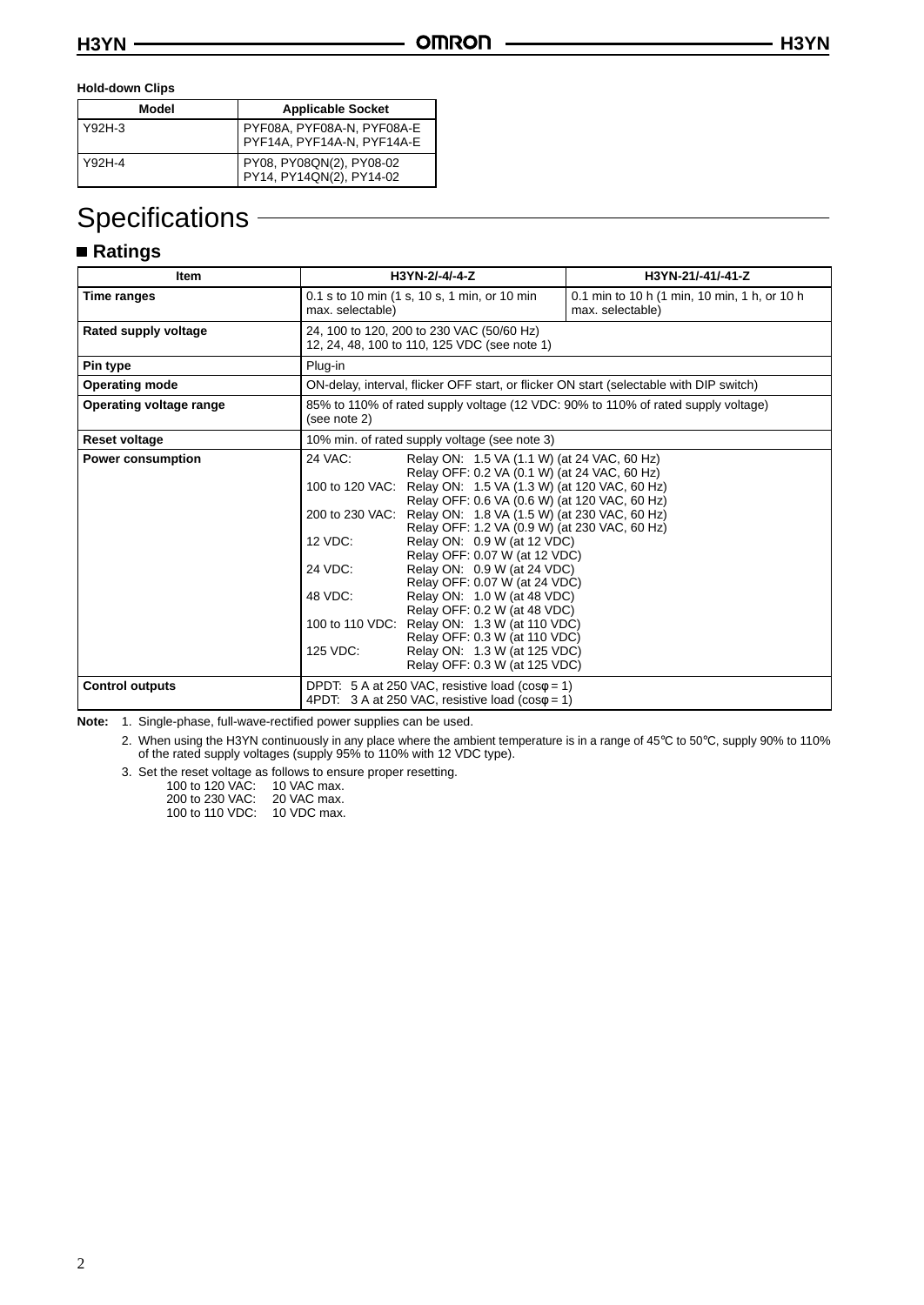## **Characteristics**

| Item                         | H3YN-2/-21/-4/-41                                                                                                                                                                                                                                                                                                                                                                                                                                                                                                                           |  |  |
|------------------------------|---------------------------------------------------------------------------------------------------------------------------------------------------------------------------------------------------------------------------------------------------------------------------------------------------------------------------------------------------------------------------------------------------------------------------------------------------------------------------------------------------------------------------------------------|--|--|
| Accuracy of operating time   | $\pm$ 1% FS max. (1 s range: $\pm$ 1% $\pm$ 10 ms max.)                                                                                                                                                                                                                                                                                                                                                                                                                                                                                     |  |  |
| Setting error                | $±10\%±50$ ms FS max.                                                                                                                                                                                                                                                                                                                                                                                                                                                                                                                       |  |  |
| <b>Reset time</b>            | Min. power-opening time: 0.1 s max. (including halfway reset)                                                                                                                                                                                                                                                                                                                                                                                                                                                                               |  |  |
| Influence of voltage         | $±2\%$ FS max.                                                                                                                                                                                                                                                                                                                                                                                                                                                                                                                              |  |  |
| Influence of temperature     | $±2\%$ FS max.                                                                                                                                                                                                                                                                                                                                                                                                                                                                                                                              |  |  |
| <b>Insulation resistance</b> | 100 $\text{M}\Omega$ min. (at 500 VDC)                                                                                                                                                                                                                                                                                                                                                                                                                                                                                                      |  |  |
| Dielectric strength          | 2,000 VAC, 50/60 Hz for 1 min (between current-carrying terminals and exposed<br>non-current-carrying metal parts) (see note)<br>2,000 VAC, 50/60 Hz for 1 min (between operating power circuit and control output)<br>2,000 VAC, 50/60 Hz for 1 min (between different pole contacts; 2-pole model)<br>1,500 VAC, 50/60 Hz for 1 min (between different pole contacts; 4-pole model)<br>1,000 VAC, 50/60 Hz for 1 min (between non-continuous contacts)                                                                                    |  |  |
| <b>Vibration resistance</b>  | Destruction: 10 to 55 Hz, 0.75-mm single amplitude<br>Malfunction: 10 to 55 Hz, 0.5-mm single amplitude                                                                                                                                                                                                                                                                                                                                                                                                                                     |  |  |
| <b>Shock resistance</b>      | Destruction: 1,000 m/s <sup>2</sup> (approx. 100G)<br>Malfunction: 100 m/s <sup>2</sup> (approx. 10G)                                                                                                                                                                                                                                                                                                                                                                                                                                       |  |  |
| <b>Ambient temperature</b>   | $-10^{\circ}$ C to 50 $^{\circ}$ C (with no icing)<br>Operating:<br>Storage:<br>$-25^{\circ}$ C to 65 $^{\circ}$ C (with no icing)                                                                                                                                                                                                                                                                                                                                                                                                          |  |  |
| <b>Ambient humidity</b>      | 35% to 85%<br>Operating:                                                                                                                                                                                                                                                                                                                                                                                                                                                                                                                    |  |  |
| Life expectancy              | Mechanical: 10,000,000 operations min. (under no load at 1,800 operations/h)<br>DPDT:<br>Electrical:<br>500,000 operations min. (5 A at 250 VAC, resistive load at 1,800 operations/h)<br>4PDT:<br>200,000 operations min. (H3YN-4-Z/-41-Z: 100,000 operations min.)<br>(3 A at 250 VAC, resistive load at 1,800 operations/h)                                                                                                                                                                                                              |  |  |
| Impulse withstand voltage    | Between power terminals:<br>3 kV for 100 to 120 VAC, 200 to 230 VAC, 100 to 110 VDC, 125 VDC<br>1 kV for 12 VDC, 24 VDC, 48 VDC, 24 VAC<br>Between exposed non-current-carrying metal parts:<br>4.5 kV for 100 to 120 VAC, 200 to 230 VAC, 100 to 110 VDC, 125 VDC<br>1.5 kV for 12 VDC, 24 VDC, 48 VDC, 24 VAC                                                                                                                                                                                                                             |  |  |
| Noise immunity               | $\pm$ 1.5 kV, square-wave noise by noise simulator (pulse width: 100 ns/1 µs, 1-ns rise)                                                                                                                                                                                                                                                                                                                                                                                                                                                    |  |  |
| <b>Static immunity</b>       | Destruction: 8 kV<br>Malfunction: 4 kV                                                                                                                                                                                                                                                                                                                                                                                                                                                                                                      |  |  |
| <b>Enclosure rating</b>      | <b>IP40</b>                                                                                                                                                                                                                                                                                                                                                                                                                                                                                                                                 |  |  |
| Weight                       | Approx. 50 g                                                                                                                                                                                                                                                                                                                                                                                                                                                                                                                                |  |  |
| <b>EMC</b>                   | <b>Emission Enclosure:</b><br>EN55011 Group 1 class A<br><b>Emission AC Mains:</b><br>EN55011 Group 1 class A<br>EN61000-4-2: 4 kV contact discharge (level 2)<br>Immunity ESD:<br>8 kV air discharge (level 3)<br>10 V/m (amplitude modulated, 80 MHz to<br>Immunity RF-interference:<br>ENV50140:<br>1 GHz) (level 3)<br>10 V/m (pulse modulated, 900 MHz)<br>10 V (0.15 to 80 MHz) (level 3)<br>Immunity Conducted Disturbance: ENV50141:<br>Immunity Burst:<br>EN61000-4-4: 2 kV power-line (level 3)<br>2 kV I/O signal-line (level 4) |  |  |
| <b>Approved standards</b>    | UL508, CSA22.2 No. 14<br>Conforms to VDE0435/P2021, VDE0110 (for in-panel use)<br>Conforms to EN50081-2, EN50082-2                                                                                                                                                                                                                                                                                                                                                                                                                          |  |  |

**Note:** Terminal screw sections are excluded.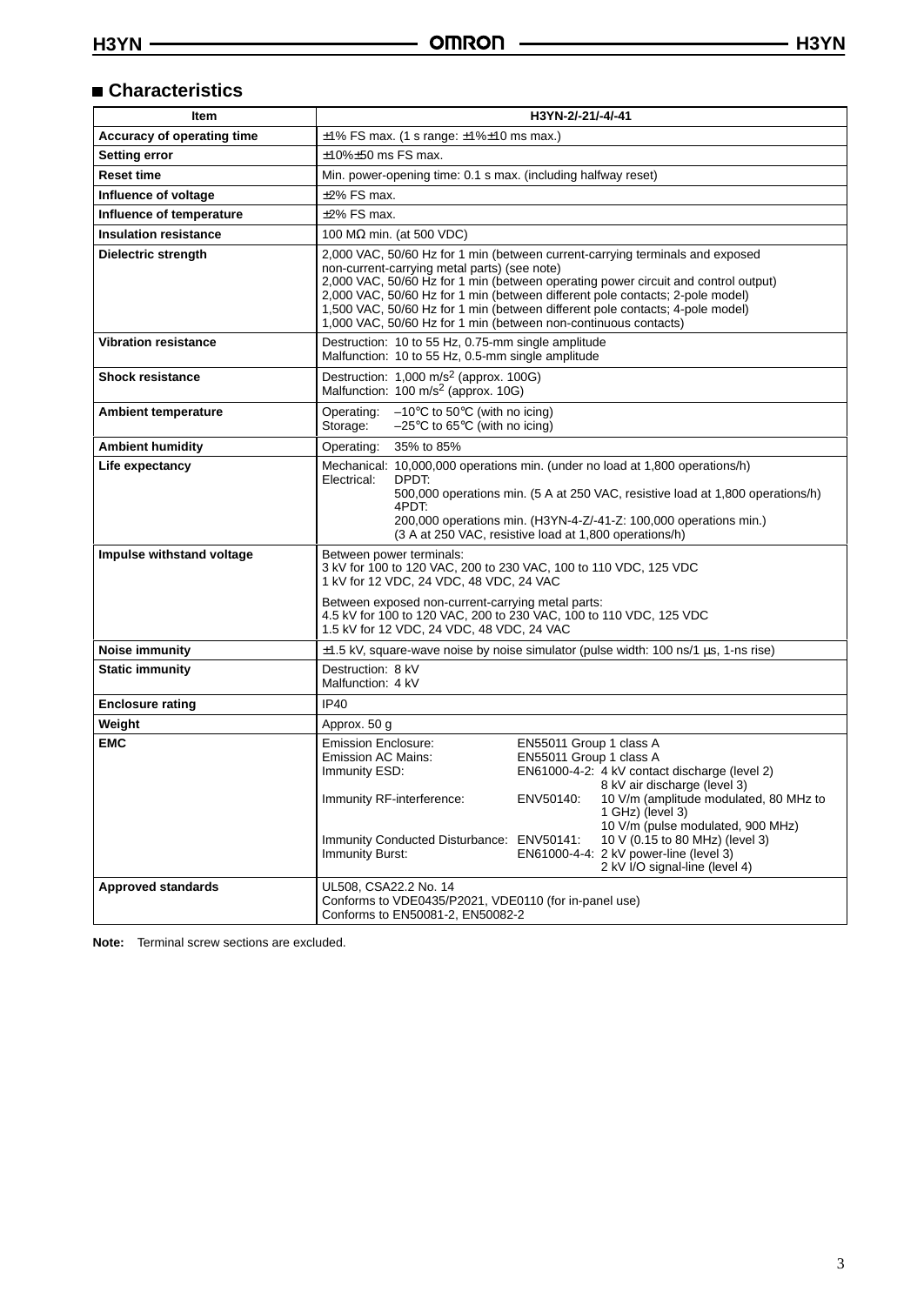# Engineering Data

#### **Electrical Life Expectancy (Reference Value)**



Reference: A maximum current of 0.6 A can be switched at 125 VDC ( $cos\phi = 1$ ). Maximum current of 0.2 A can be switched if L/R is 7 ms. In both cases, a life of 100,000 operations can be expected. The minimum applicable load is 1 mA at 5 VDC (P reference value).











Reference: A maximum current of 0.5 A can be switched at 125 VDC ( $cos\phi = 1$ ). Maximum current of 0.2 A can be switched if L/R is 7 ms. In both cases, a life of 100,000 operations can be expected. The minimum applicable load is 0.1 mA at 1 VDC (P reference value).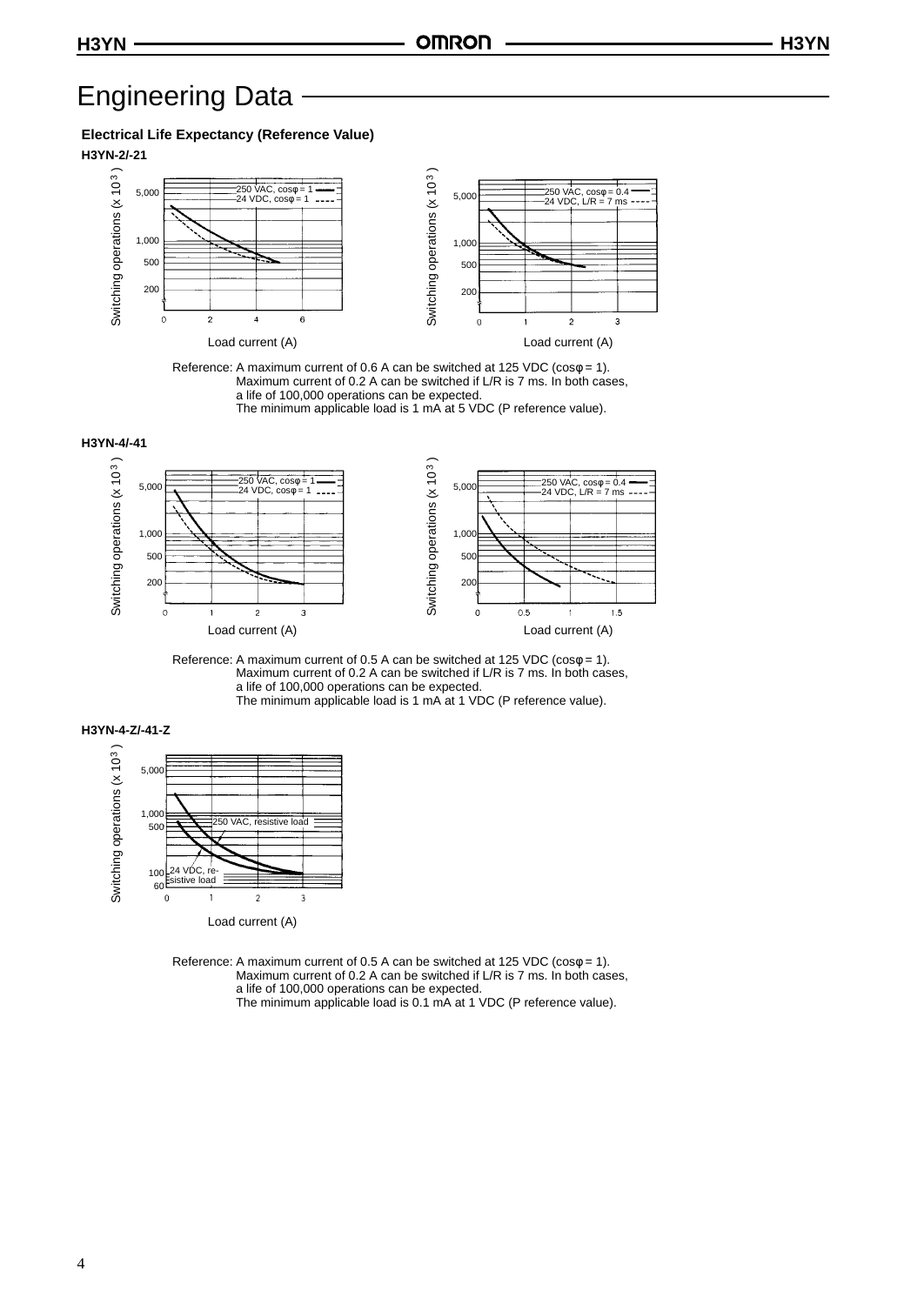# **Nomenclature**

**Output Indicator (Orange)** (Lit: Output ON)

Set the desired time according to time range selectable by

**Main Dial**

DIP switch.



**Run/Power Indicator (Green)** (Lit: Power ON)

# Operation - **Timing Chart**

| <b>Operating mode</b>    | <b>Timing chart</b>                  |                                                         |
|--------------------------|--------------------------------------|---------------------------------------------------------|
|                          | H3YN-2/-21                           | H3YN-4/-41                                              |
| ON-delay                 | Rt                                   | Rt                                                      |
| Power.                   | Power (13-14)<br>Time limit contact  | Power (13-14)<br>Time limit contact                     |
| Output                   | NC (9-1, 12-4)<br>Time limit contact | NC (9-1, 10-2, 11-3,<br>$12-4)$<br>Time limit contact   |
|                          | NO (9-5, 12-8)                       | NO (9-5, 10-6, 11-7,<br>$12-8$                          |
|                          | Run/Power indicator<br>(PW)          | Run/Power indicator<br>(PW)                             |
|                          | Output indicator<br>(UP)             | Output indicator<br>(UP)                                |
| Interval                 | Rt                                   | Rt                                                      |
| Power                    | Power (13-14)                        | Power (13-14)                                           |
| Output                   | Time limit contact<br>NC (9-1, 12-4) | Time limit contact<br>NC (9-1, 10-2, 11-3, 下<br>$12-4)$ |
|                          | Time limit contact<br>NO (9-5, 12-8) | Time limit contact<br>NO (9-5, 10-6, 11-7,<br>$12-8)$   |
|                          | Run/Power indica-<br>tor (PW)        | Run/Power indica-<br>tor $(PW)$                         |
|                          | Output indicator<br>(UP)             | Output indicator<br>(UP)                                |
| <b>Flicker OFF-start</b> |                                      |                                                         |
| Power                    | Power (13-14)                        | Power (13-14)                                           |
|                          | Time limit contact<br>NC (9-1, 12-4) | Time limit contact<br>NC (9-1, 10-2, 11-3,<br>$12-4)$   |
| Output                   | Time limit contact<br>NO (9-5, 12-8) | Time limit contact<br>NO (9-5, 10-6, 11-7,              |
|                          | Run/Power indicator<br>(PW)          | $(12-8)$<br>Run/Power indicator<br>(PW)                 |
|                          | Output indicator<br>(UP)             | Output indicator<br>(UP)                                |
| <b>Flicker ON-start</b>  |                                      | Power (13-14)                                           |
| Power                    | Power (13-14)<br>Time limit contact  | Time limit contact                                      |
|                          | NC (9-1, 12-4)                       | NC (9-1, 10-2, 11-3, \$<br>$12-4)$                      |
| Output                   | Time limit contact<br>NO (9-5, 12-8) | Time limit contact<br>NO (9-5, 10-6, 11-7,<br>$(12-8)$  |
|                          | Run/Power indica-<br>tor (PW)        | Run/Power indica-<br>tor (PW)                           |
|                          | Output indicator<br>(UP)             | Output indicator<br>(UP)                                |

**Note:** t: Set time

Rt: Reset time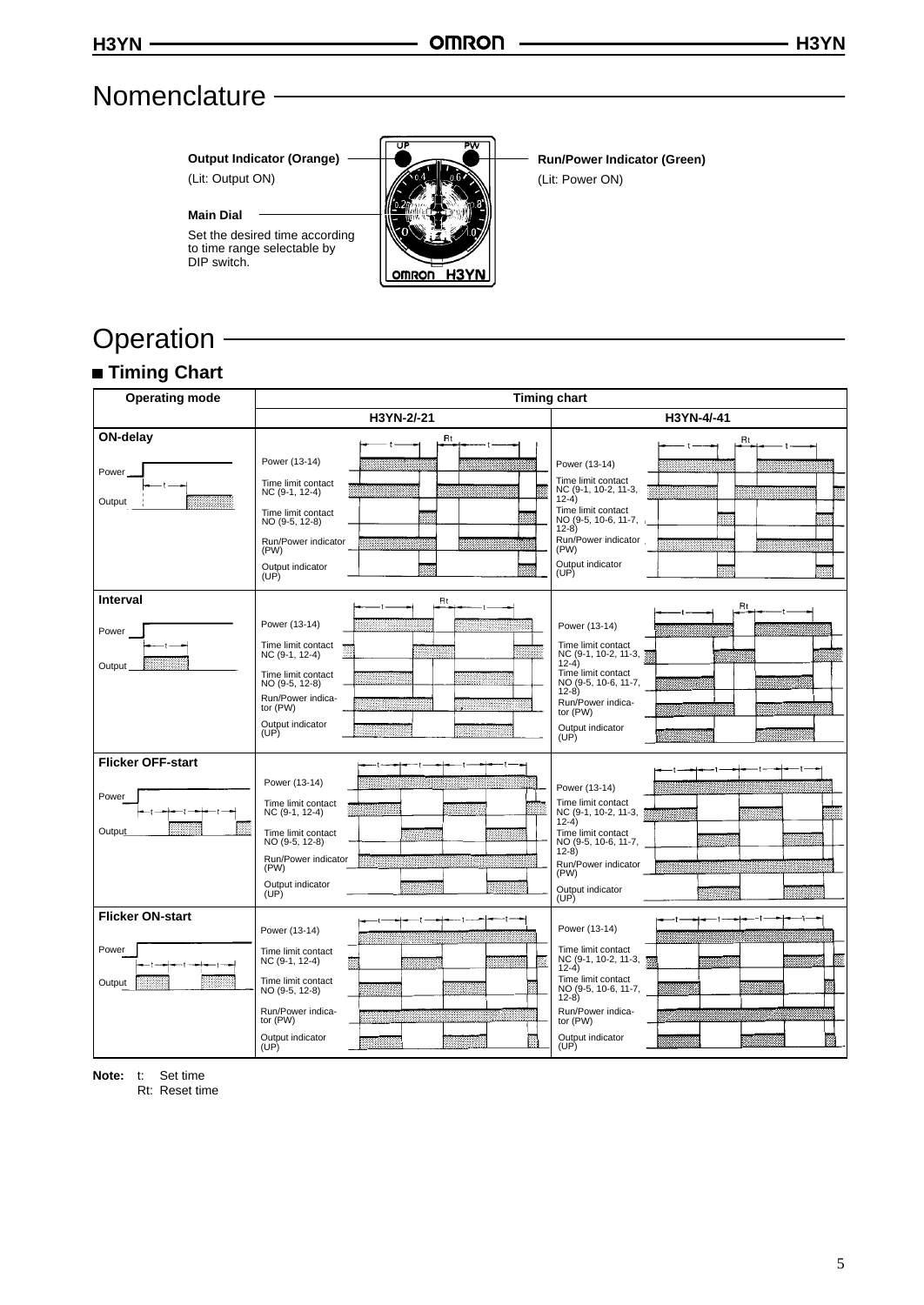## **DIP Switch Settings**

The 1-s range and ON-delay mode for H3YN-2/-4/-4-Z, the 1-min range and ON-delay mode for H3YN-21/-41/-41-Z are factory-set before shipping.

### **Time Ranges**

| <b>Model</b>                           | Time range       | <b>Time setting</b><br>range | Setting                  | <b>Factory-set</b> |
|----------------------------------------|------------------|------------------------------|--------------------------|--------------------|
| H3YN-2,<br><b>H3YN-4</b><br>$H3YN-4-Z$ | 1 <sub>s</sub>   | $0.1$ to $1$ s               | 5                        | Yes                |
|                                        | 10 <sub>s</sub>  | 1 to 10 s                    | $\overline{\phantom{a}}$ | <b>No</b>          |
|                                        | 1 min            | $0.1$ to 1 min               | $\mathbf{E}$             | <b>No</b>          |
|                                        | $10 \text{ min}$ | 1 to 10 min                  | $\mathbf{r}$             | <b>No</b>          |
| H3YN-21,<br>H3YN-41<br>H3YN-41-Z       | 1 min            | $0.1$ to 1 min               | $\overline{\mathbf{a}}$  | Yes                |
|                                        | $10 \text{ min}$ | 1 to 10 min                  | Н                        | <b>No</b>          |
|                                        | 1 <sub>h</sub>   | $0.1$ to 1 h                 | $\blacksquare$           | <b>No</b>          |
|                                        | 10 <sub>h</sub>  | 1 to 10 h                    | E                        | <b>No</b>          |



**Note:** The top two DIP switch pins are used to select the time ranges.

### **Operating Modes**

| <b>Operating mode</b>    | Setting              | <b>Factory-set</b> |
|--------------------------|----------------------|--------------------|
| ON-delay                 | α.<br>$\blacksquare$ | Yes                |
| Interval                 | 5                    | No                 |
| <b>Flicker OFF-start</b> | $\Box$<br>Ю          | No                 |
| Flicker ON-start         | o<br>П               | <b>No</b>          |

**Note:** The bottom two DIP switch pins are used to select the operating mode.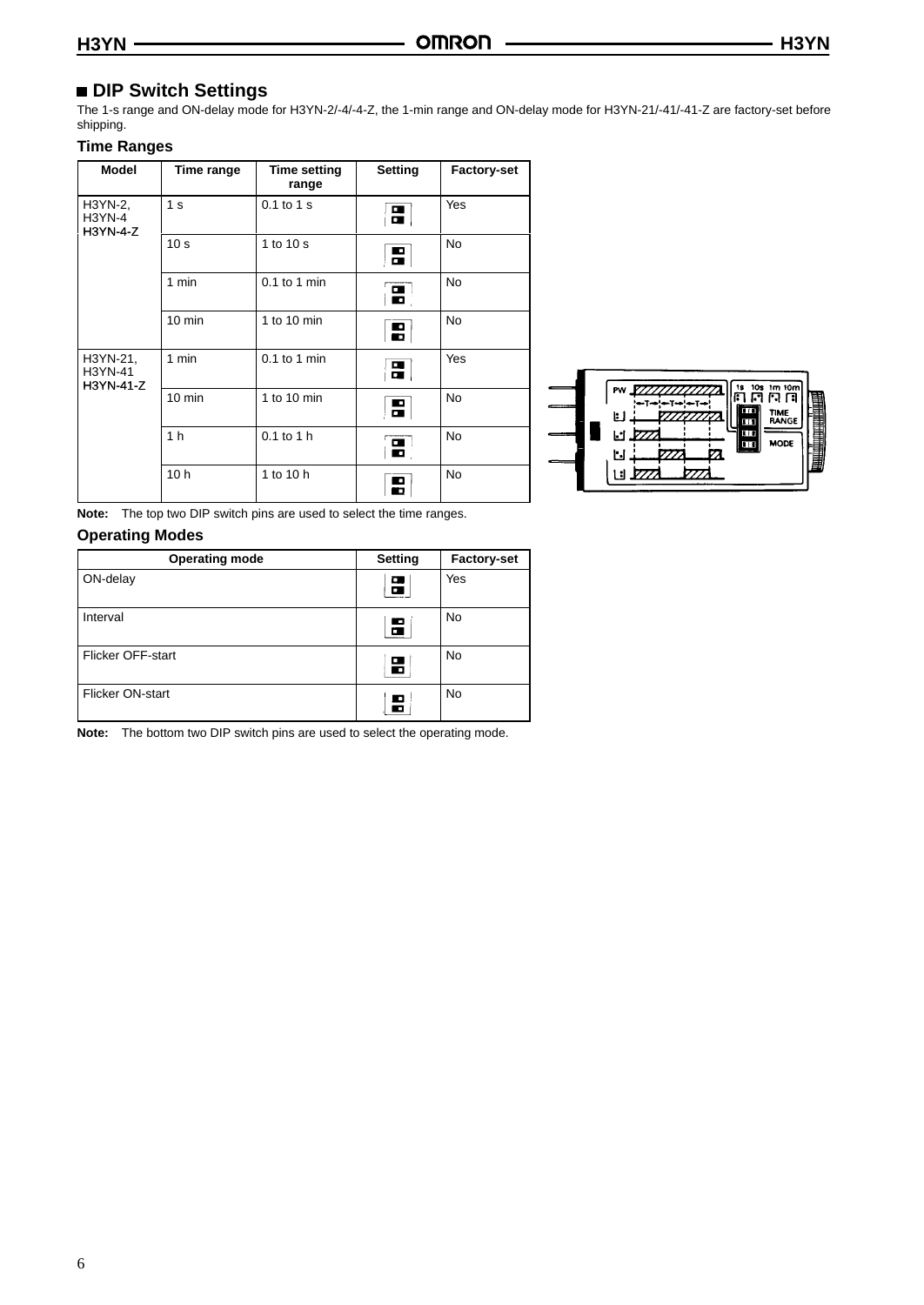# **Dimensions**

**Note:** All units are in millimeters unless otherwise indicated.

### **Timers**

### **H3YN-2/-21 Front Mounting**



#### **H3YN-4/-41 Front Mounting H3YN-4-Z/-41-Z**



### **Mounting Height**

**PYF08A/PYF08A-N/PYF08A-E (PYF14A/PYF14A-N/PYF14A-E (see note))**





**PY08 (PY14 (see note)) PY08QN (PY14QN (see note))**



**Note:** Models in parentheses are Sockets connecting to the H3YN-4/-4-Z.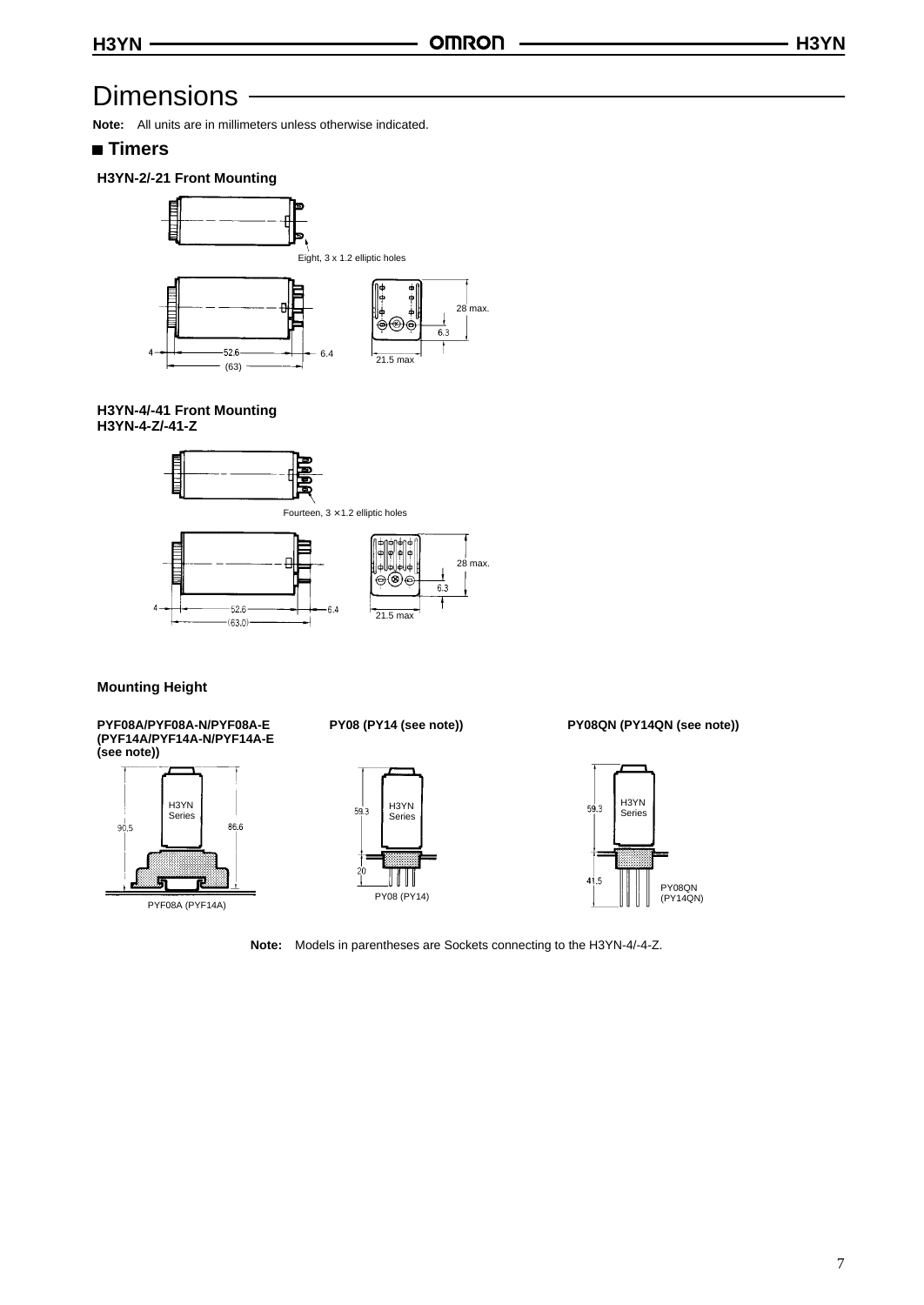## **Accessories (Order Separately)**

#### **Connecting Sockets**

Use the PYF $\Box$ A, PY $\Box$ , PY $\Box$ -02, or PY $\Box$ QN(2) to mount the H3YN. When ordering any one of these Sockets, replace " $\Box$ " with "08" or "14."

#### **Track Mounting/Front Connecting Sockets**

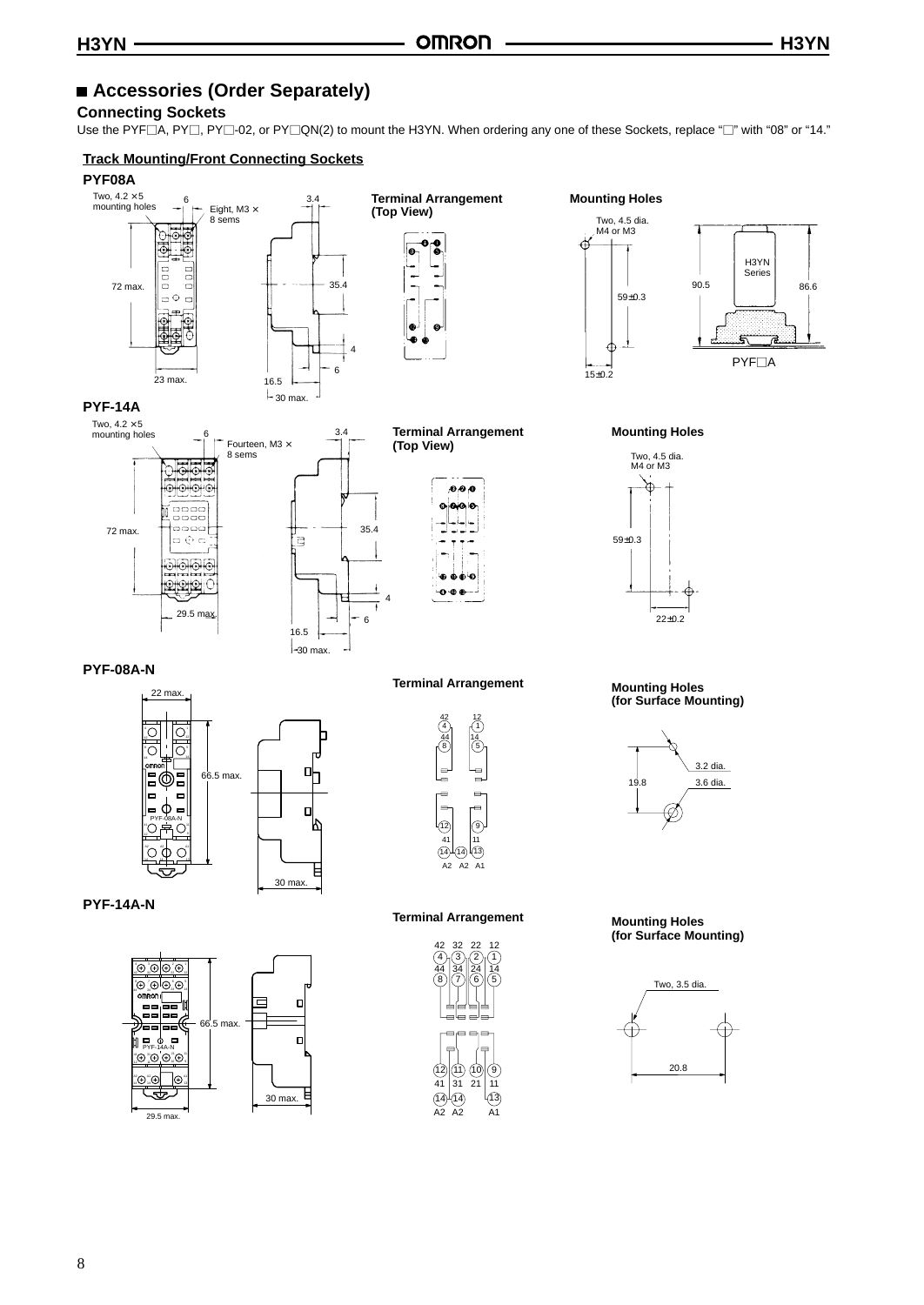#### **PYF08A-E**







### **Back Connecting Sockets PY08, PY14**



#### **PY08QN, PY14QN PY08QN(2), PY14QN(2)**



**Note:** With PY□QN(2)(-3), dimension \* should read 20 max. and dimension \*\* 36.5 max.

#### **PY08-02, PY14-02**











#### **Terminal Arrangement (Bottom View)**

G



## **Panel Cutout**





 $PY\Box, PY\Box$ -02, PY□QN(2)

| PY08                                         | <b>PY14</b> |
|----------------------------------------------|-------------|
| <b>Terminal Arrangement</b><br>(Bottom View) |             |
|                                              |             |

|           | Ø | 0000                                                                                               |  |
|-----------|---|----------------------------------------------------------------------------------------------------|--|
| 5         | G | 0000                                                                                               |  |
| 9         | ℗ | $\begin{smallmatrix}\mathbf{\Theta}\mathbf{\Theta}\mathbf{\Theta}\mathbf{\Theta}\end{smallmatrix}$ |  |
| ß         | 凾 | œ                                                                                                  |  |
| PY08QN    |   | PY14QN                                                                                             |  |
| PY08QN(2) |   | PY14QN(2)                                                                                          |  |

#### **Terminal Arrangement (Bottom View)**

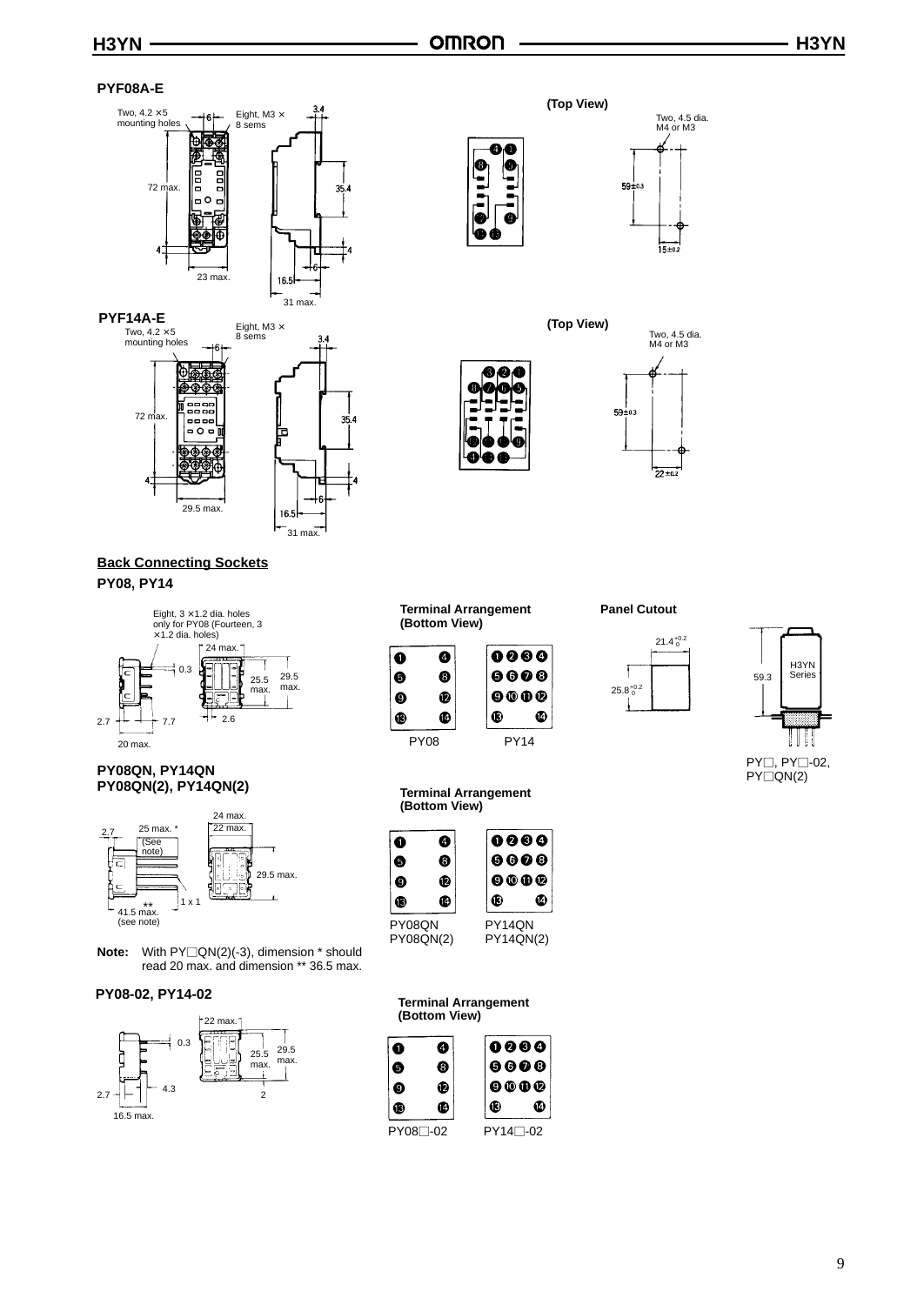### **Socket Mounting Plates**

The PYP-1 is a Socket Mounting Plate for a single Socket and the PYP-18 is a Socket Mounting Plate for 18 Sockets. The PYP-18 can be cut appropriately according to the number of Sockets to be used.



#### **Hold-down Clips**

The Hold-down Clip makes it possible to mount the H3YN securely and prevent the H3YN from falling out due to vibration or shock.

**Y92H-3 Y92H-4**



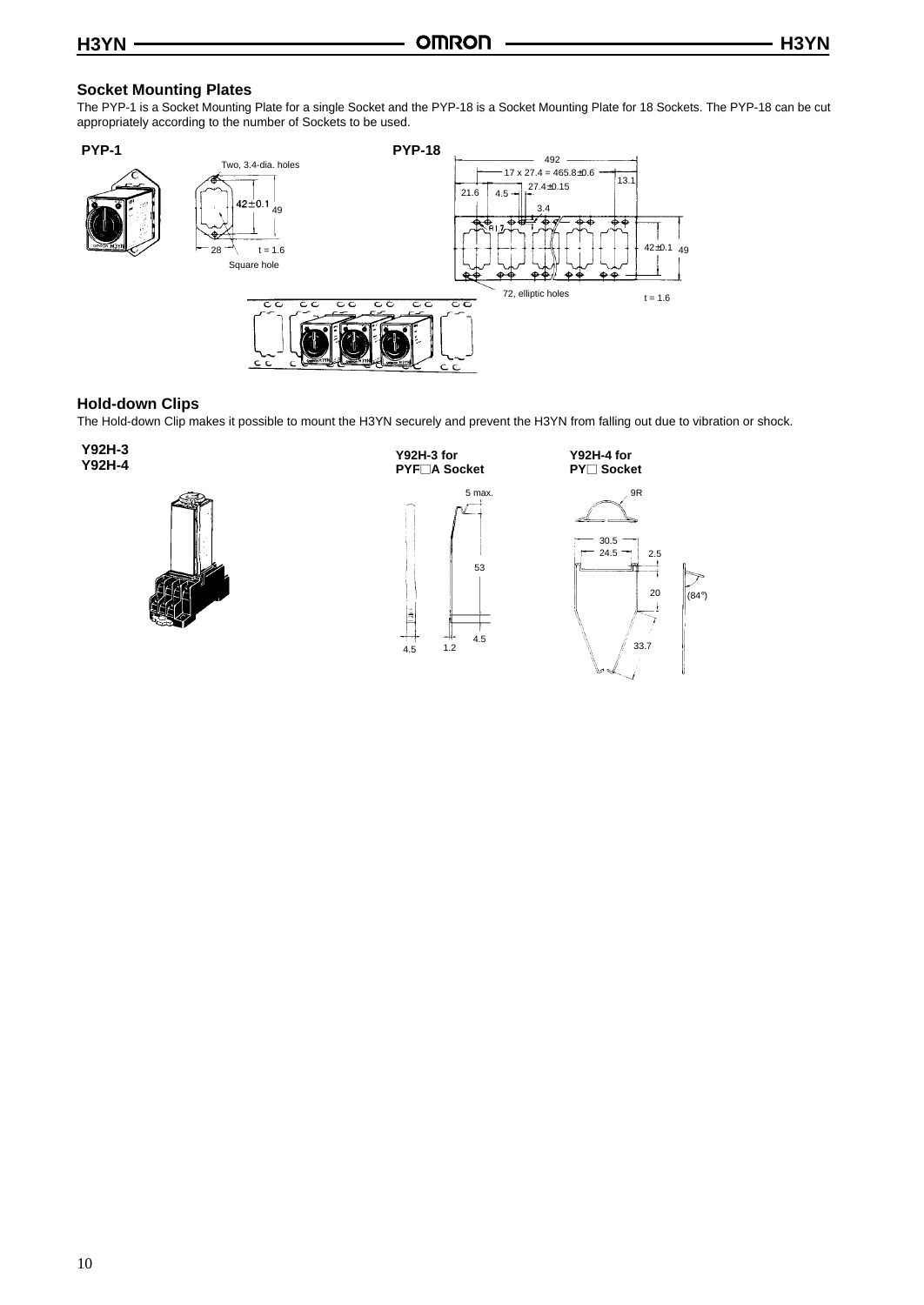# Installation

# **Connection**











### **Pulse Operation**

A pulse output for a certain period can be obtained with a random external input signal. Use the H3YN in interval mode as shown in the following timing charts.

#### **H3YN-2/-21**



Power (9-14) External short circuit (5-13) External input (9-13) Time limit contact NO (12-8) Time limit contact NC (12-4) Run/Power indicator (PW) Output indicator (UP)



**Note:** t: Set time Rt: Reset time

#### **H3YN-4/-41 H3YN-4-Z/-41-Z**



Power (9-14) External short circuit (5-13) External input (9-13) Time limit contact NO (10-6, 11-7, 12-8) Time limit contact NC (10-2, 11-3, 12-4) Run/Power indicator (PW) Output indicator (UP)



**Note:** t: Set time Rt: Reset time

# **! Caution**

Be careful when connecting wires.

| Mode                                            | <b>Terminals</b>                                                                                         |
|-------------------------------------------------|----------------------------------------------------------------------------------------------------------|
| <b>Pulse operation</b>                          | Power supply between 9 and 14<br>Short-circuit between 5 and 13<br>Input signal between between 9 and 13 |
| Operating mode, interval and all<br>other modes | Power supply between 13 and 14                                                                           |